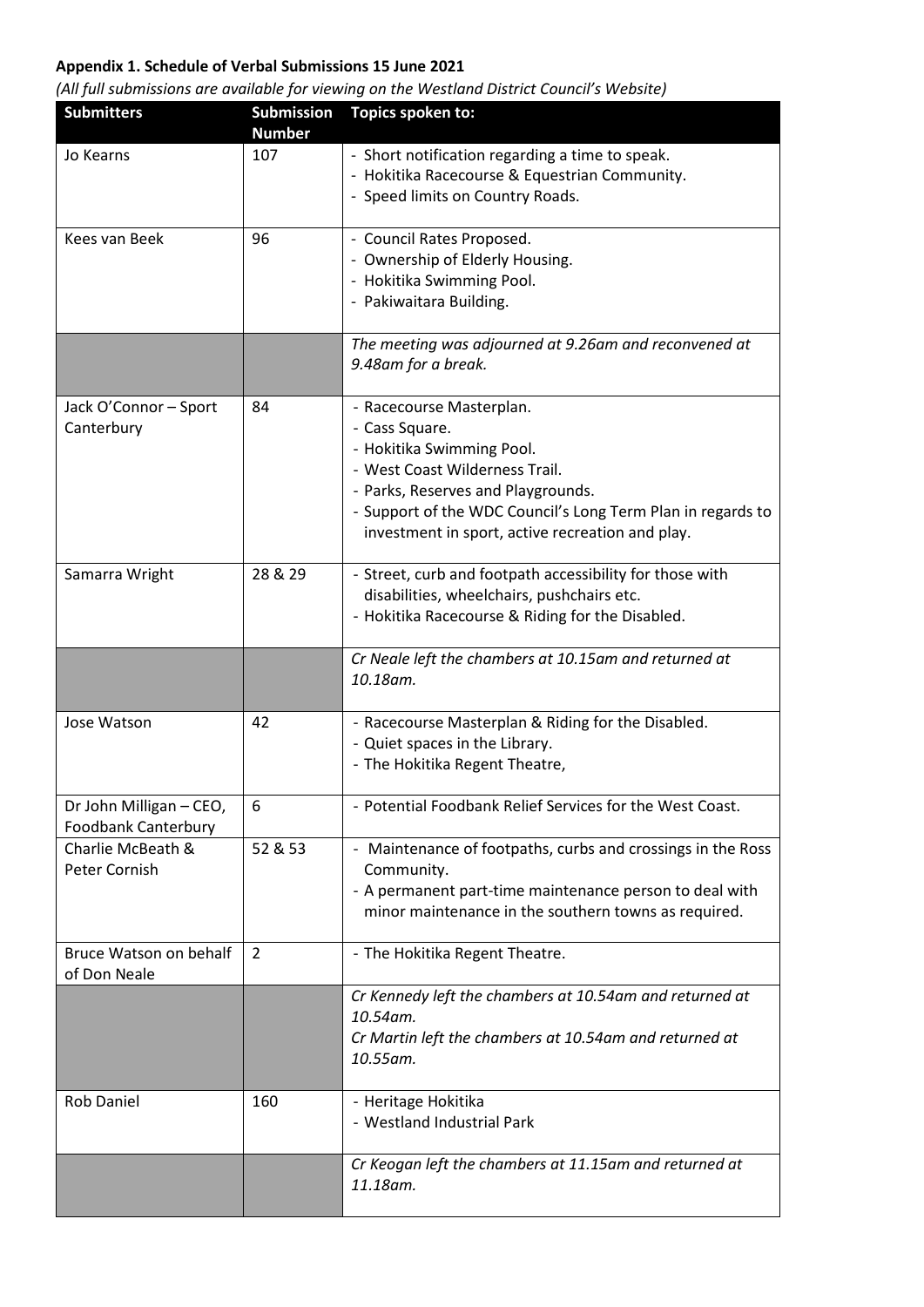| Wharerimu Iaria - CE<br>Westreap | 132     | - Development of a Westland Community Hub.                                                                                                                                                                                                                               |
|----------------------------------|---------|--------------------------------------------------------------------------------------------------------------------------------------------------------------------------------------------------------------------------------------------------------------------------|
| Dave Ritchie                     | 66 & 68 | - Council Rates Proposed<br>- Improving and increased cycling opportunities around<br>Hokitika.                                                                                                                                                                          |
|                                  |         | Moved Deputy Mayor Carruthers, seconded Cr Hart and<br><b>Resolved</b> that the meeting continue past the 2 hour break<br>period.<br>Apology:<br>Moved Cr Kennedy, seconded Cr Hartshorne and Resolved<br>that the apology from Cr Davidson be received and<br>accepted. |
| Carrol & Mike Browne             | 135     | - Council rates proposed as to the Fox Glacier Community.<br>- Transparency around the rates increase for the Glacier<br>Region.<br>- Clarity around funding going back into the community.<br>- Community Development Officers.                                         |
|                                  |         | Kw Madgwick left the chambers at 11.52am and returned at<br>11.54am.<br>Cr Martin left the chambers at 11.56am and returned at<br>11.58am.<br>Cr Kennedy left the chambers at 11.59am and returned<br>12.02pm.                                                           |
| Joanna Parsons                   | 97      | - Upgrading cycling options in Hokitika.<br>- Council Rates Proposed.                                                                                                                                                                                                    |
| Ann Scott                        | 56      | - Council Rates Proposed as to the Fox Glacier Community.<br>- Believed error in the consultation document re the<br>commercial building rate numbers.<br>- Concerns on rates affordability for Glacier Country.                                                         |
| Graham Gaudera                   | 54      | - Council needs to get back to its core business of providing<br>services to the ratepayers.<br>- Pensioner housing responsibility away from Council.<br>- West Coast Wilderness Trail.                                                                                  |
| <b>Charlie Cowie</b>             | 79      | - Council Rates Proposed.<br>- Pensioner Housing Transfer.<br>- Remission and Postponement of Rates on Maori Freehold<br>Land.                                                                                                                                           |
|                                  |         | Cr Hartshorne left the chambers at 12.28pm and returned at<br>12.30pm.                                                                                                                                                                                                   |
| <b>Stuart Paul</b>               | 41      | - Council Rates Proposed.<br>- Pakiwaitara Building Development.<br>- Hokitika Swimming Pool Upgrade Stage 3.<br>- Racecourse Development.<br>- Pensioner Housing Transfer.<br>- Council Staffing levels.                                                                |